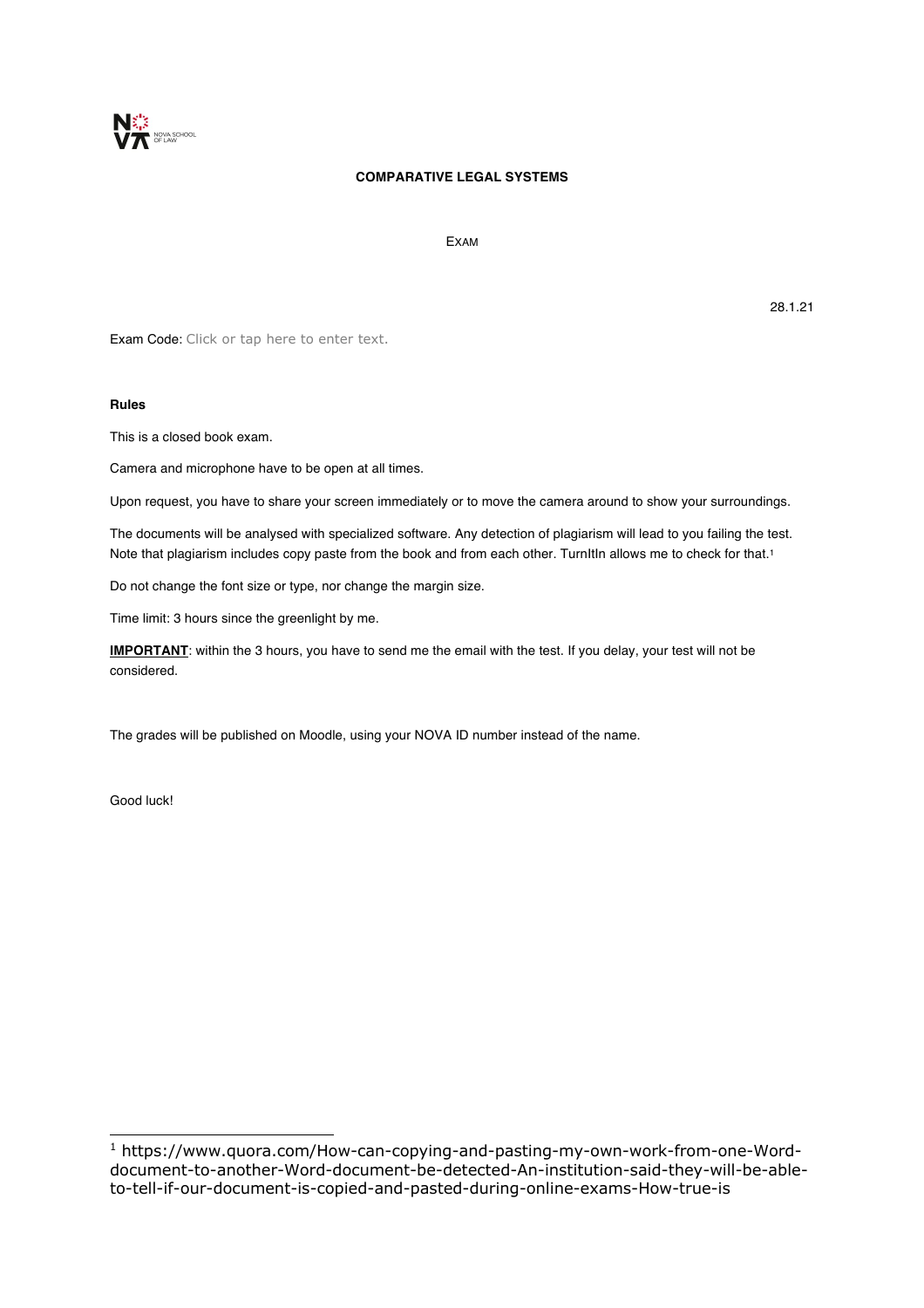# **Question 1**

**Explain, if appropriate using examples, the use of precedents in common law and their relation with statutory law**. (7 points – 25 lines)

XXXXXXXXXXXXXXXXXXXXXXXXXXXXXXXXXXXXXXXXXXXXXXXXXXXXXXXXXXXXXXXXXXXXXXXXXXXXXXXX XXXXXXXXXXXXXXXXXXXXXXXXXXXXXXXXXXXXXXXXXXXXXXXXXXXXXXXXXXXXXXXXXXXXXXXXXXXXXXXX XXXXXXXXXXXXXXXXXXXXXXXXXXXXXXXXXXXXXXXXXXXXXXXXXXXXXXXXXXXXXXXXXXXXXXXXXXXXXXXX XXXXXXXXXXXXXXXXXXXXXXXXXXXXXXXXXXXXXXXXXXXXXXXXXXXXXXXXXXXXXXXXXXXXXXXXXXXXXXXX XXXXXXXXXXXXXXXXXXXXXXXXXXXXXXXXXXXXXXXXXXXXXXXXXXXXXXXXXXXXXXXXXXXXXXXXXXXXXXXX XXXXXXXXXXXXXXXXXXXXXXXXXXXXXXXXXXXXXXXXXXXXXXXXXXXXXXXXXXXXXXXXXXXXXXXXXXXXXXXX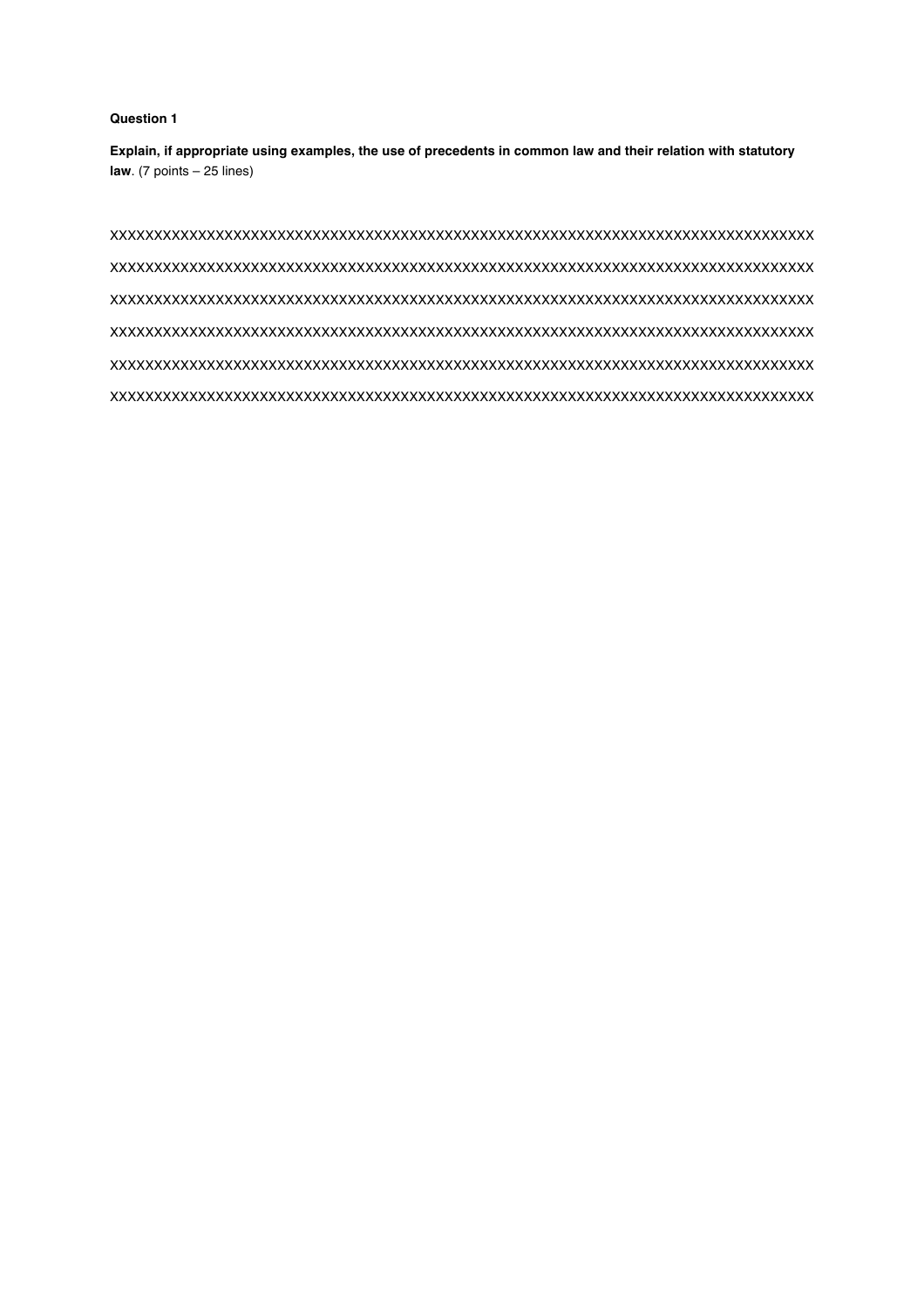# **Question 2**

**Identify and critically discuss the main critiques moved to the functionalist method in comparative law**. (7 points – 25 lines)

XXXXXXXXXXXXXXXXXXXXXXXXXXXXXXXXXXXXXXXXXXXXXXXXXXXXXXXXXXXXXXXXXXXXXXXXXXXXXXXX XXXXXXXXXXXXXXXXXXXXXXXXXXXXXXXXXXXXXXXXXXXXXXXXXXXXXXXXXXXXXXXXXXXXXXXXXXXXXXXX XXXXXXXXXXXXXXXXXXXXXXXXXXXXXXXXXXXXXXXXXXXXXXXXXXXXXXXXXXXXXXXXXXXXXXXXXXXXXXXX XXXXXXXXXXXXXXXXXXXXXXXXXXXXXXXXXXXXXXXXXXXXXXXXXXXXXXXXXXXXXXXXXXXXXXXXXXXXXXXX XXXXXXXXXXXXXXXXXXXXXXXXXXXXXXXXXXXXXXXXXXXXXXXXXXXXXXXXXXXXXXXXXXXXXXXXXXXXXXXX XXXXXXXXXXXXXXXXXXXXXXXXXXXXXXXXXXXXXXXXXXXXXXXXXXXXXXXXXXXXXXXXXXXXXXXXXXXXXXXX